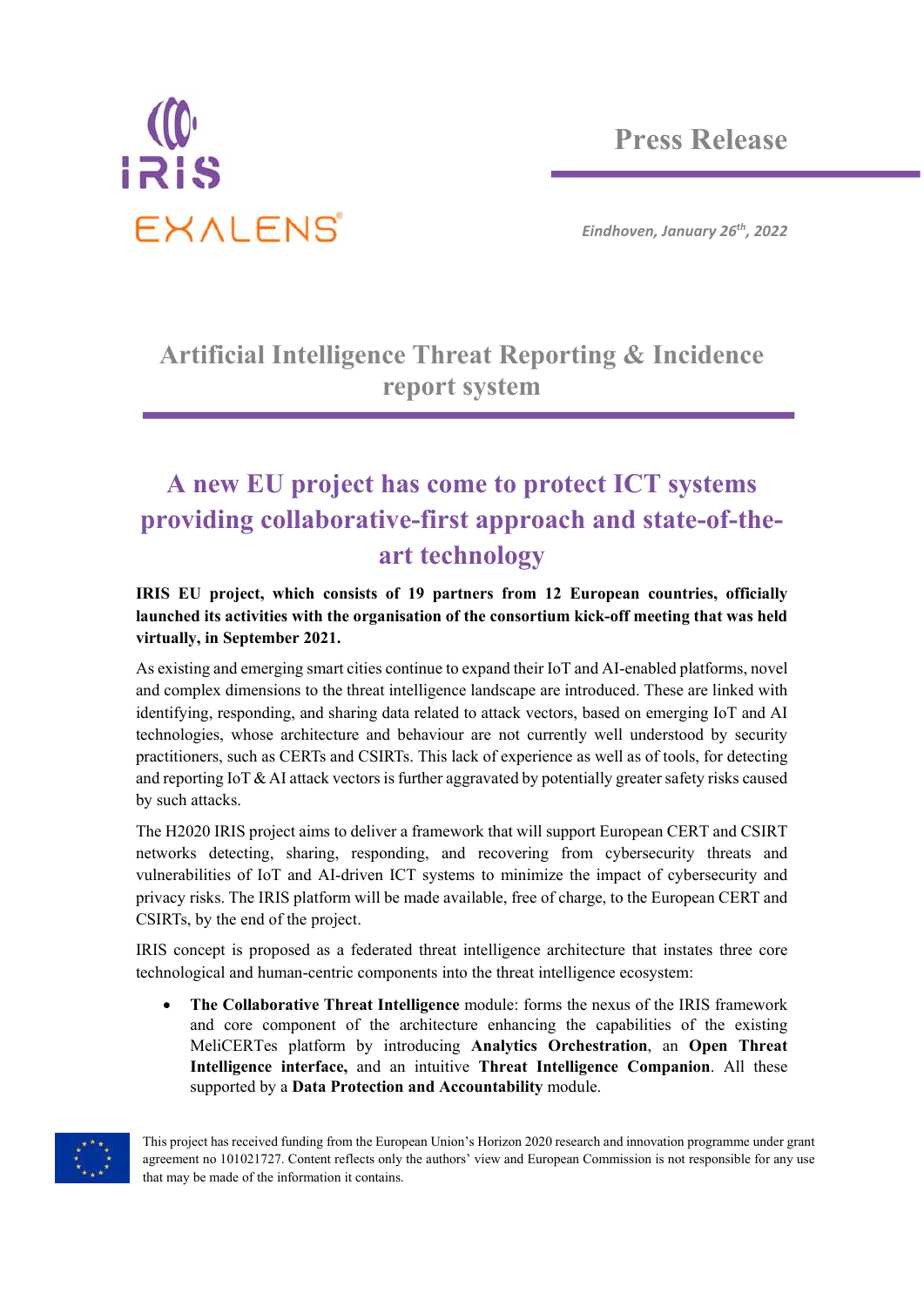

- **The Automated Threat Analytics** module: collects and supply key threat and vulnerability assessment telemetry and respond to received intelligence, initiating autonomous response and self-recovery procedures.
- **The Cloud-based Virtual Cyber Range:** delivers an immersive virtual environment for collaborative CERT/CSIRT training exercises based on real-world environment platforms (and Digital Twin Honeypots), providing representative adversarial IoT & AI threat intelligence scenarios and hands-on training.

The IRIS platform will be demonstrated and validated in three carefully selected pilots resembling real world environments with the engagement of three smart cities (Helsinki, Tallinn, and Barcelona) along with the involvement of national CERTs, CSIRTs and cybersecurity authorities.

"*IRIS is uniquely positioned to provide a high impact solution to support the operations of European CERTs and CSIRTs for coordinated response to large-scale cross-border cybersecurity incidents and crises*," mentions Mr Nelson Escravana from INOV, the Project Coordination Team.

The IRIS consortium comprises of public organizations, SMEs with cutting-edge cyber technologies, large industries as service providers as well as research and academic partners with significant achievements to cybersecurity and privacy technologies.

At Exalens, we protect digital manufacturing against downtime and safety events through early warning of both system malfunctions and cyber security incidents. With our ground-breaking "cyberphysical" security analyst AI, manufacturers enhance their operational resilience with automated incident detection and response. For more information, please visit our website (www.exalens.com).

In IRIS, Exalens will contribute to the design of the IRIS Platform architecture as well as the specification of the technical requirements and the IRIS use cases. In addition, Exalens will be responsible for developing IRIS's risk-based assessment mechanisms that intelligently model attack and threat input from multiple sources to initiate autonomous response and self-recovery procedures. Exalens will also assist Thales in developing the IRIS cyber range dashboard. Furthermore, Exalens will contribute to the integration and validation of the IRIS platform as well as the preparation of the IRIS Pilot Use Cases (PUCs). Finally, Exalens will lead the "Dissemination, Communication and Exploitation of Results" work package as well as the task on "Market Analysis and Business Modelling" and will assist the dissemination and communication activities of the project.

*Contact Details*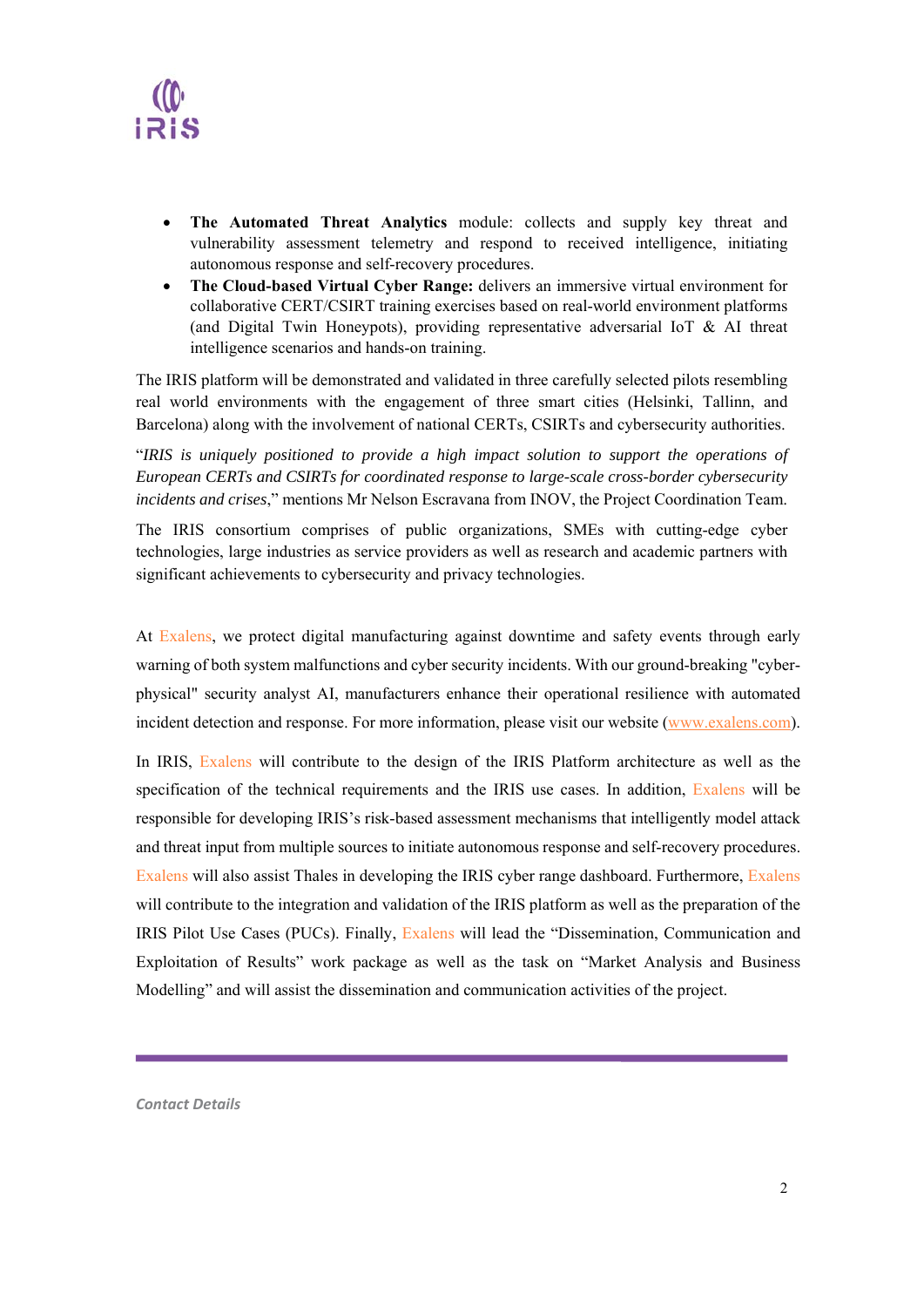# $\frac{1}{1}$

*Project Coordinator: INOV ‐ Instituto de Engenharia de Sistemas e Computadores, Inovacão, (INOV), Portugal* 

*Email:* coordinator@iris-h2020.eu

## **Project at a Glance**

| Acronym<br><b>Title</b><br><b>Funding</b><br><b>Duration</b> | <b>IRIS</b><br>Artificial Intelligence threat Reporting and Incident response System<br>This project has received funding from from the European Union's<br>Horizon 2020 research and innovation programme under grant<br>agreement no 101021727<br>36 months (September 2021 – August 2024) |
|--------------------------------------------------------------|----------------------------------------------------------------------------------------------------------------------------------------------------------------------------------------------------------------------------------------------------------------------------------------------|
| Project                                                      | INOV - Instituto de Engenharia de Sistemas e Computadores, Inovação,                                                                                                                                                                                                                         |
| Coordinator                                                  | (INOV), Portugal                                                                                                                                                                                                                                                                             |
|                                                              | Email: coordinator@iris-h2020.eu                                                                                                                                                                                                                                                             |
| Consortium                                                   | INOV - Instituto de Engenharia de Sistemas e Computadores, Inovação,<br>$\bullet$<br>(INOV), Portugal                                                                                                                                                                                        |
|                                                              | European Cyber Security Organisation (ECSO), Belgium<br>$\bullet$                                                                                                                                                                                                                            |
|                                                              |                                                                                                                                                                                                                                                                                              |
|                                                              | Centrul National De Raspuns La Incidente De Securitate Cibernetica,                                                                                                                                                                                                                          |
|                                                              | (CERT-RO), Romania                                                                                                                                                                                                                                                                           |
|                                                              | Intrasoft International SA (INTRA), Luxembourg<br>$\bullet$                                                                                                                                                                                                                                  |
|                                                              | Thales Six Gts France SAS (THALES), France<br>$\bullet$                                                                                                                                                                                                                                      |
|                                                              | Atos It Solutions and Services Iberia SL (ATOS), Spain                                                                                                                                                                                                                                       |
|                                                              | Cisco Systems Spain S.L (CISCO SPAIN), Spain                                                                                                                                                                                                                                                 |
|                                                              | Exalens (CLS), Netherlands<br>$\bullet$                                                                                                                                                                                                                                                      |
|                                                              | Sidroco Holdings Limited (SID), Cyprus<br>$\bullet$                                                                                                                                                                                                                                          |
|                                                              | Cyberethics Lab SRLS (CEL), Italy<br>$\bullet$                                                                                                                                                                                                                                               |
|                                                              | Commissariat A L Energie Atomique Et Aux Energies Alternatives                                                                                                                                                                                                                               |
|                                                              | (CEA), France                                                                                                                                                                                                                                                                                |
|                                                              | Ethniko Kentro Erevnas Kai Technologikis Anaptyxis, (CERTH), Greece<br>٠                                                                                                                                                                                                                     |
|                                                              | Institute Of Communication and Computer Systems (ICCS), Greece<br>$\bullet$                                                                                                                                                                                                                  |
|                                                              | Technische Universiteit Delft (TU Delft), Netherlands<br>٠                                                                                                                                                                                                                                   |
|                                                              | Tallinna Tehnikaülikool (TalTech), Estonia                                                                                                                                                                                                                                                   |
|                                                              |                                                                                                                                                                                                                                                                                              |